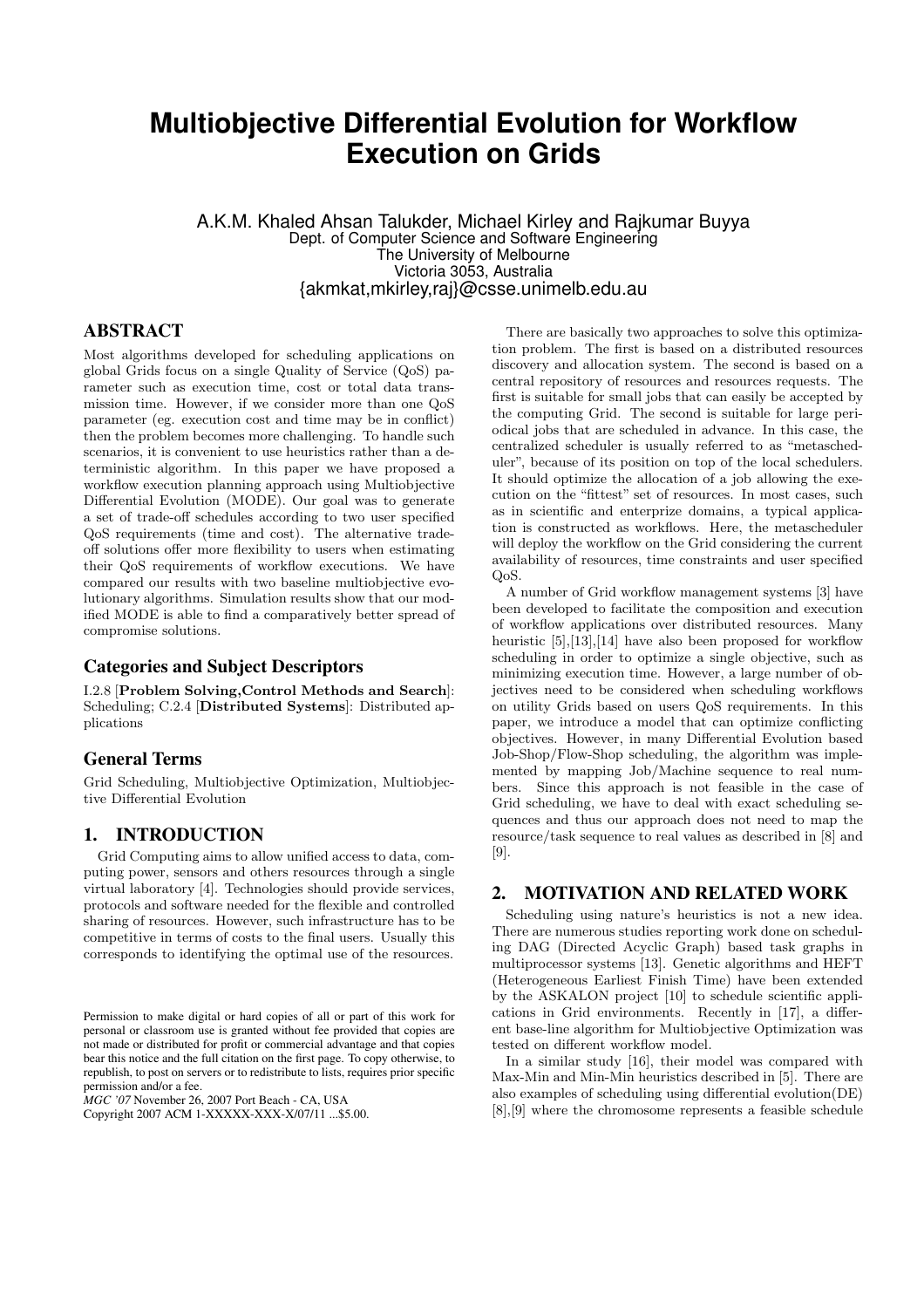that needs to be converted to a string of real numbers for DE operations. The real numbers can be inverse mapped to a schedule. The forward and inverse mapping may lead to creation of infeasible solutions. The work in this paper is distinct from the related work because it simultaneously optimizes multiple objectives of workflow execution according to users' QoS without the unwanted creation of infeasible solutions.

## 3. PROBLEM OVERVIEW

We formalized the workflow planning problem as a multiobjective optimization problem (MOP) in which a group of conflicting objectives are simultaneously optimized. As given in equation (1) and (2), there are two conflicting objectives: minimize execution time and minimize execution cost. In such problems, there is no single optimal solution but rather a set of potential solutions. We can define a multiobjective problem as

$$
minimize \t f(x) = f_1(x), f_2(x), \dots, f_k(x) \t (1)
$$

where  $x \in X$  and X is a solution space. A solution is said to dominate another solution if it is as good as the other and better in at least one objective. That is  $x^*$  dominates x, if and only if

$$
\forall i \in [1, 2, \dots, k], f_i(x^*) \le f_i(x) \land \exists j \in [1, 2, \dots, k], f_j(x^*) < f_j(x) \tag{2}
$$

The resource scheduling problem for the Grid consists of arranging the pairs of jobs and resources given certain constraints. The objective is to minimize the mult-dimensional QoS metrics. We regard completion time of jobs and total execution cost of jobs as multi-dimensional QoS metrics. To address the problem, we have to start with the following assumptions,

- There are dependent relationships of jobs, and relationships can be denoted by directed acyclic graph (DAG) as in Figure 1.
- Jobs come in batch mode.
- Resources can not be occupied by other job when a job is running on them.

We model a workflow application as a DAG, let Γ be the finite set of tasks  $T_i$   $(1 \leq i \leq n)$ . Let  $\Lambda$  be the set of directed arcs of the form  $(T_i, T_j)$  where  $T_i$  is called a parent task of  $T_j$ , and  $T_j$  the child task of  $T_i$ . Associated with each directed arc is a data flow in which the output of the parent is required as input data by the child. We assume that a child task cannot be executed until all of its parent tasks have been completed. Then, the workflow application can be described as a tuple  $\Omega(\Gamma,\Lambda)$ . Given a set of jobs  $T = \{T_i\}, i = 1, 2, ..., n$  and a set of services  $S = \{S_i\}, j = 1, 2, \ldots, m$ , under the constraint that there are dependent relationships among jobs. The execution optimization problem is to generate a solution  $I = (T_i, f_i(T_i))$ where  $f_i(T_i)$  is a mapping function that assigns  $T_i$  onto service  $S_i$ . We also denote that  $time(T_i, f_i(T_i))$  is the completion time of I and  $cost(T_i, f_i(T_i))$  is the input data transmission cost and service cost for processing  $I$ . The goal is described as follows:

$$
minimize \tF = (F_1, F_2) \t(3)
$$



Figure 1: A Simple DAG

$$
F_1 = \max_{T_i \in \Gamma, f_j(T_i) \in \Lambda} \, time(T_i, f_j(T_i)) \tag{4}
$$

$$
F_2 = \sum_{T_i \in \Gamma, f_j(T_i) \in \Lambda} cost(T_i, f_j(T_i)) \tag{5}
$$

with subject to  $F_1 < B$  and  $F_2 < D$  where B is the cost constraint(budget) and  $D$  is he time constraint(deadline) required by users for workflow execution.

# 4. MULTIOBJECTIVE DIFFERENTIAL EVOLUTION

The idea of multiobjective differential evolution (MODE) was first introduced in [1]. In differential evolution (DE) [11], new candidate solutions are created by combining the parent individual and several other individuals of the same population. A candidate replaces the parent only if it has a better fitness value. This is a rather greedy selection scheme that often outperforms traditional Evolutionary Algorithms. Many variants of creation of a candidate are possible. We use the DE scheme DE/rand/1/bin described in Algorithm 1 (more details on this and other DE schemes can be found in [11]). When applying DE to MOPs, we face many difficulties. Besides preserving a uniformly spread front of nondominated solutions, which is a challenging task for any MOEA, we have to deal with another question, that is, when to replace the parent with the candidate solution. In singleobjective optimization, the decision is easy: the candidate replaces the parent only when the candidate is better than the parent. In MOPs, on the other hand, the decision is not so straightforward. We could use the concept of dominance (the candidate replaces the parent only if it dominates it), but this would make the greedy selection scheme of DE even greedier. Therefore, MODE applies the following principle (see Algorithm 2). The candidate replaces the parent if it dominates it. If the parent dominates the candidate, the candidate is discarded. Otherwise (when the candidate and parent are nondominated with regard to each other), the candidate is added to the population. This step is repeated until popSize number of candidates are created. After that, we get a population of the size between  $popSize$ and  $2 \cdot popSize$ . If the population grows, we have to truncate it to prepare it for the next step of the algorithm.

#### 4.1 The Model

In order to extend MOEAs to solve the workflow scheduling problem, we need to define an appropriate problem representation, fitness assignment, and genetic operators. The methods we have employed are described in the following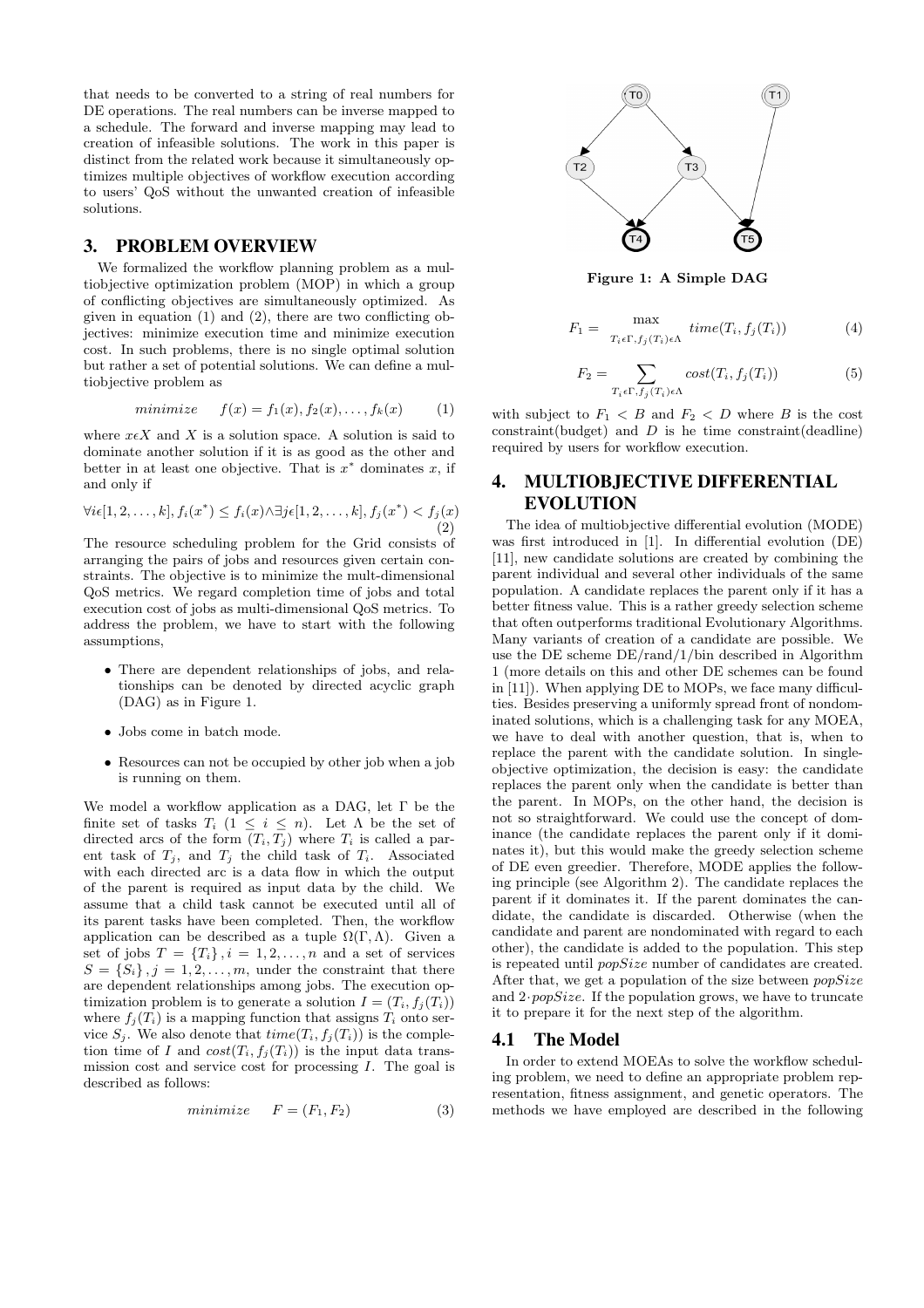Algorithm 1 CreateCandidate(Parent  $P_i$ <mat,ss>) Pick three random individual  $P_{i1}, P_{i2}$  and  $P_{i3}$  where  $(i1 \neq$  $i2 \neq i3$ Calculate Candidate C as,  $C = P_{i1} + F \cdot (P_{i2} - P_{i3})$ Modify the Candidate by binary crossover with the Parent return Candidate C

## Algorithm 2 MODE

Define population  $P$  with  $popSize$  number of individual.  $P = \{P_1, P_2, \ldots, P_{popSize}\}$ Evaluate the initial population  $P$  of random individuals. while stopping criterion not met do for all i such that  $0 \le i \le popSize$  do  $C = \text{CreateCandiate}(P_i)$ Evaluate Candidate if Candidate C dominates Parent  $P_i$  then Candidate replaces the Parent else if Parent  $P_i$  dominates Candidate  $C$  then Parent replaces the Candidate else Add Candidate C to the population  $popSize \Leftarrow popSize + 1$ end if end for If the population exceeds popSize, truncate it. Randomly enumerate individuals in P end while

sub-sections. We have extended our ideas from [18] and [13].

#### *4.1.1 Encoding*

In this approach, each chromosome consists of two parts: the matching string and the scheduling string. Let mat be the matching string, which is a vector of length  $|T|$ , such that  $mat(i) = j$ , where  $0 \leq i < |T|$  and  $0 \leq j < |S|$ ; i.e., subtask  $T_i$  is assigned to service  $S_j$ . In terms of string representation it is  $T_i: S_j$ . The scheduling string is a topological sort of the DAG, i.e., a total ordering of the nodes (subtasks) in the DAG that obeys the precedence constraints. Define ss to be the scheduling string, which is a vector of length |T|, such that  $ss(k) = i$ , where  $0 \le i, k \le |T|$ , and each  $T_i$  appears only once in the vector, i.e., subtask  $T_i$  is the  $k^{th}$  subtask in the scheduling string. Because it is a topological sort, if  $ss(k)$  is a consumer of a global data item produced by  $ss(i)$ , then  $i < k$ . The scheduling string gives an ordering of the subtasks that is used by the evaluation step. Then in this approach, a chromosome is represented by a two-tuple  $\langle \text{mat} \rangle$ . Thus, a chromosome represents the subtask-to-service assignments (matching) and the execution ordering of the subtasks assigned to the same service. The scheduling of the global data item transfers and the relative ordering of subtasks assigned to different services are determined by the evaluation step. Figure 2 illustrates two different chromosomes for the DAG in Figure 1, for  $|T| = 6$ and  $|S| = 3$ 

## *4.1.2 Initial Population*

In the initial population, a predefined number of solutions (chromosomes) are generated. When generating a chromosome, a new matching string mat is obtained by randomly



Figure 2: Two sample chromosomes from the DAG in Figure 1.

assigning each subtask to a machine. To form a scheduling string ss, the DAG is first topologically sorted to form a basis scheduling string. For each chromosome in the initial population, this basic string is mutated a random number of times (between one and the number of subtasks) using the mutation operator (described in Section 5.5) to generate the ss vector (which is a valid topological sort of the given DAG). Furthermore, it is common to incorporate solutions from some nonevolutionary heuristics into the initial population, which may reduce the time needed for finding a satisfactory solution. Since every time we are considering topological sort of the DAG, there is a nonzero probability that a chromosome can be generated to represent any possible solution to the matching and scheduling problem using the crossover and the mutation operators. (The crossover and the mutation operators will be discussed later sections).

#### *4.1.3 Fitness Measure*

A fitness function is used to measure the quality of the solutions according to the given optimization objectives. We separate fitness functions by objective functions and penalty functions. Objective functions are designed to encourage the algorithms to choose solutions with minimum objective values. The objective functions for solution  $I$  are defined as follows:

Cost objective function 
$$
f_{cost}(I) = cost(I)/B
$$
 (6)

Time objective function 
$$
f_{time}(I) = time(I)/D
$$
 (7)

A penalty function  $P(I)$  is developed to handle constraints. It is defined as follows:

$$
P(I) = P_{budget}(I) + P_{deadline}(I)
$$
\n(8)

where  $P_{budget}$  is the budget penalty function defined by:

$$
P_{budget} = \begin{cases} f_{cost}(I) & if cost(I) > B \\ 0 & otherwise \end{cases}
$$
 (9)

and  $P_{deadline}$  is the deadline penalty function defined by:

$$
P_{deadline} = \begin{cases} f_{time}(I) & if \ time(I) > D \\ 0 & otherwise \end{cases}
$$
 (10)

Since satisfying deadline and budget requirements is the primary goal of the scheduling scheme, the overall penalty is added to the objective functions to form the fitness functions:

Cost fitness function:  $F_{cost}(I) = f_{cost}(I) + P(I)$  (11)

Time fitness function:  $F_{time}(I) = f_{time}(I) + P(I)$  (12)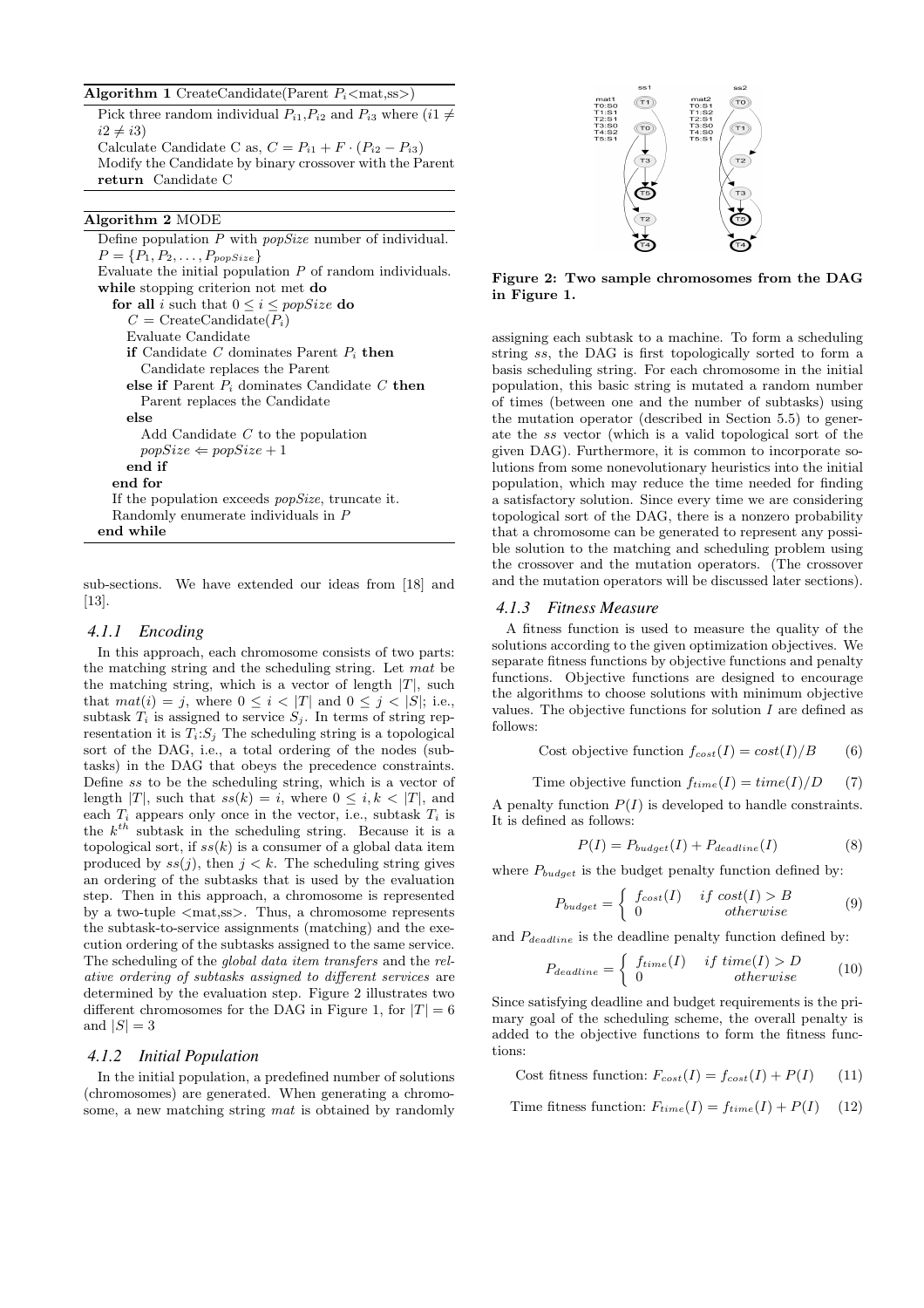#### *4.1.4 Genetic Operators*

The crossover operator for the scheduling strings randomly chooses some pairs of the scheduling strings. For each pair, it randomly generates a cutoff point, which divides the scheduling strings of the pair into top and bottom parts. Then, the subtasks in each bottom part are reordered. In this way, in each crossover, we can create a valid schedule. Figure 3 demonstrates such a scheduling string crossover process. The crossover operator for the matching strings (See right side image of Figure 4) randomly chooses some pairs of the matching strings. For each pair, it randomly generates a cut-off point to divide both matching strings of the pair into two parts. Then the machine assignments of the bottom parts are exchanged. However, in our approach the crossover operator will be applied to both matching string and scheduling string  $\langle mat, ss \rangle$  but mutation will only be applied to scheduling string  $\langle ss \rangle$ . The mutation operator works by randomly choosing a scheduling strings and it randomly selects a victim subtask. The valid range of the victim subtask is the set of the positions in the scheduling string at which this victim subtask can be placed without violating any data dependency constraints. Figure 5 shows an example of this mutation process. However, in the case of matching string mat, there will be no mutation, rather it will be subjected to the candidate creation of MODE (which will be discussed in the next sections). So our model only takes scheduling string for normal genetic operation but only the matching string will go through MODE operations.



Figure 3: Scheduling string crossover



Figure 4: Scheduling String Mutation and Matching String Crossover

## 4.2 Creation of Candidate Solution

As described in section 4, the creation of candidate solution is done within step 2 of Algorithm 1 where candidate Cis created as follows,

$$
C = P_{i1} + F \cdot (P_{i2} - P_{i3}) \tag{13}
$$

The matching string is an array of numbers or characters (each of the characters defines a service to be used by a specific task), it seems quite confusing to measure the quantity  $P_{i2} - P_{i3}$  from two matching string of  $P_{i2}$  and  $P_{i3}$ . Let us suppose, the matching strings of  $P_{i2}$  and  $P_{i3}$  are  $P_{i2} < mat> = \{1,2,3,4,5,6\}$  and  $P_{i3} < mat> = \{2,5,3,1,4,6\}$ respectively. When we are going to compare two ordinal vectors, we will consider the first one as a 'reference' and second one as the 'target'. In [2],the 'reference'-vector is denoted as 'pattern-vector' and the 'target'-vector is denoted as 'disorder-vector'. Similarly, we considered  $P_{i2} \leq mat>$  ${1,2,3,4,5,6}$  as pattern-vector and  $P_{i3} < mat>$  = {2,5,3,1,4}  $,6$ } as disorder-vector. Our goal is to measure the similarity between strings. In our experiment we have used the Ulam distance [2] to measure the quantity  $(P_{i2} - P_{i3})$ . Since it measures the disorder of ordinal variables by counting the minimum number of "Delete-Shift-Insert" operations. So in above case, the Ulam distance will be 2, since in  $P_{i3} \leq mat$ , 1 should be moved to place between 2 and 5, and again 5 should be moved to place between 4 and 6 (Total 2 "Delete-Shift-Insert" operations). For simplicity we have chosen  $F = 1$ . However in the case of general DE, each of the variables are real numbers and the fitness are measured in terms of mathematical operations on those real numbers. But in our case, each of these variables (characters/numbers) refer to different service, so we cannot map these numbers/characters to real numbers and apply mathematical operations as in [8] and [9]. Consequently, in place of adding the difference with each value of  $P_{i1}$ , we mutate  $P_{i1}$  <mat>. i.e., we mutated D number of genes in  $P_{i1}$  where D is the Ulam distance measure described as above. The process is done in Algorithm 4, step 3. As result of this approach, we have just replaced the operation in equation 13 with Algorithm 3. We can now devise our algorithm from Algorithm 2 and 3. The modified MODE is illustrated in Algorithm 4.

#### 5. EXPERIMENTS

In our experiment, we have implemented the balanced workflow described in [12, 15]. The workflows were designed to implement some specific parallel numerical computation problems such as Parallel Gauss-Jordan Algorithm to solve systems of equations [12], Parallel LU decompositions [12] and Discrete Laplace Transformation [15]. The example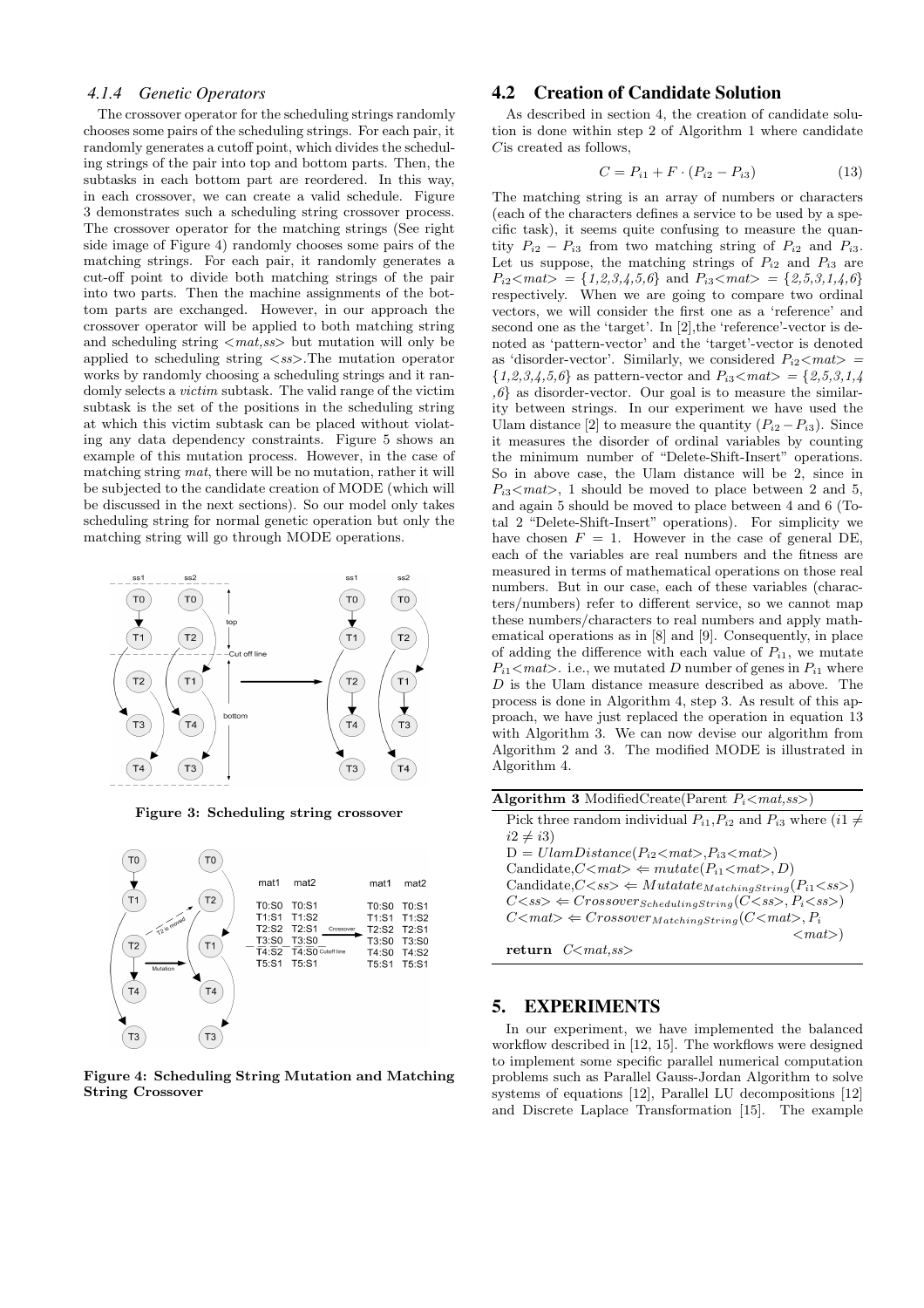

Figure 5: Pareto front obtained by two algorithms on different workflows





## Algorithm 4 ModifiedMODE

Define population P with popSize number of individual.  $P = \{P_1 \leq mat, ss>, P_2 \leq mat, ss>, \ldots, P_{popSize} \leq mat, ss\}$ Evaluate the initial population P of random individuals. while stopping criterion not met do for all i such that  $0 \le i \le popSize$  do  $C<$ mat,ss> = ModifiedCreate $(P_i<$ mat,ss>) Evaluate Candidate if Candidate  $C<$ mat,ss> dominates Parent  $P_i$ <mat,ss> then Candidate replaces the Parent else if Parent  $P_i$ <mat,ss> dominates Candidate  $C $mat,ss$  then$ Parent replaces the Candidate else Add Candidate  $C \leq mat, ss>$  to the population  $popSize \Leftarrow popSize + 1$ end if end for If the population exceeds popSize, truncate it. Randomly enumerate individuals in P end while

workflow models are given in Table 1. The resources were 10 computing entities connected with each other with randomly assigned price levels. The parameter setting for the PAES (Pareto Archived Evolutionary Strategy) was taken from the original works [7] and our model also has the same settings as PAES. We have run each of the algorithms for 100 generations. The distance measure that we have used for our modified MODE was Ulam distance since it depends

Table 1: Selected Workflow Models

| Workflow | #Nodes | Reference | <b>Note</b>            |
|----------|--------|-----------|------------------------|
| W1       |        | 19.       | Gauss-Jordan Algorithm |
| W2       |        | 12        | LU decomposition       |
| W3       |        | 15        | Laplace Transform      |

on the minimum number of "Delete-Shift-Insert" operations (as described in Section 6) and these operations best reflect the difference of resource arrangements in two schedule. In order to compare the performance of alternative workflow multi-objective scheduling algorithms, we need to examine the extent of minimization of the obtained nondominated solutions produced by each algorithm for each objective and the spread of their solutions. Figure 5 shows the non-dominated solutions obtained at the end of simulation trial (average over 30 runs) for the workflow structure discussed in section 7. For all problems, the pareto optimal front obtained by our model is better than solutions found by PAES. In order to present a comprehensive comparison of the overall quality of these alternative approaches, we have run each algorithm for three different workflow structures [12],[15]. The experiment for each scenario was repeated 30 times (with different random seeds). We have constructed a reference set, R, by merging all of the archival non-dominated solutions found by each of the algorithms for a given workflow structure across 30 runs. We then use the hypervolume difference indicator  $I_H^-$  [6] to measure the differences between non-dominated fronts generated by the algorithms and the reference set R.  $I_H^-$  measures the portion of the objective space that is dominated by R. The lower the value of  $I_H^-$ , the better the algorithm performs. Box plots in